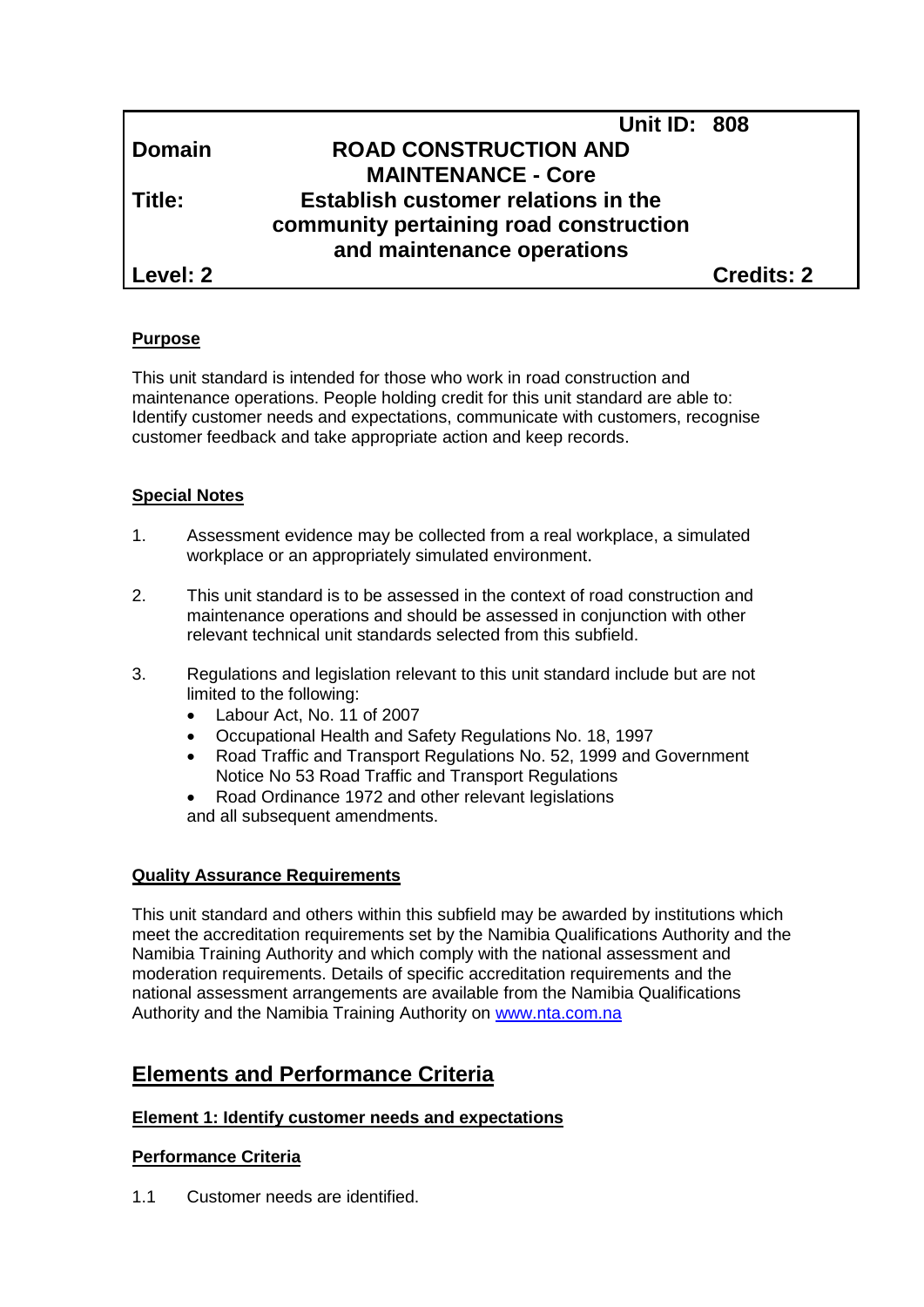- 1.2 Action is taken to meet customer needs in line with workplace requirements.
- 1.3 Customer needs outside own scope of responsibility are identified and referred to appropriate personnel in line with workplace requirements.

#### **Element 2: Communicate with customers**

#### **Range**

Types of customer may include but is not limited to male and female adults, children, traditional leaders, role players in the community, political leaders or church leaders.

#### **Performance Criteria**

- 2.1 Polite and friendly means of communication are demonstrated.
- 2.2 Considerations regarding the communication with different types of customers are explained.

#### **Element 3: Recognise customer feedback and take appropriate action**

#### **Performance Criteria**

- 3.1 Feedback is handled promptly, positively, sensitively and politely.
- 3.2 Appropriate language is used when handling complaints.
- 3.3 Customer complaints are resolved within own scope of responsibility.
- 3.4 Complaints outside own scope of responsibility are referred to appropriate personnel in line with workplace requirements.

## **Element 4: Keep records**

#### **Performance Criteria**

- 4.1 Accurate customer records including complaints are maintained according to workplace requirements.
- 4.2 Records are filed in a safe and secure manner in line with workplace requirements.
- 4.3 Feedback to customer and appropriate personnel is given in line with workplace requirements.

# **Registration Data**

| Subfield:                     | <b>Road Construction and Maintenance</b> |
|-------------------------------|------------------------------------------|
|                               |                                          |
| Date first registered:        |                                          |
| Date this version registered: |                                          |
| <b>Anticipated review:</b>    | 2014                                     |